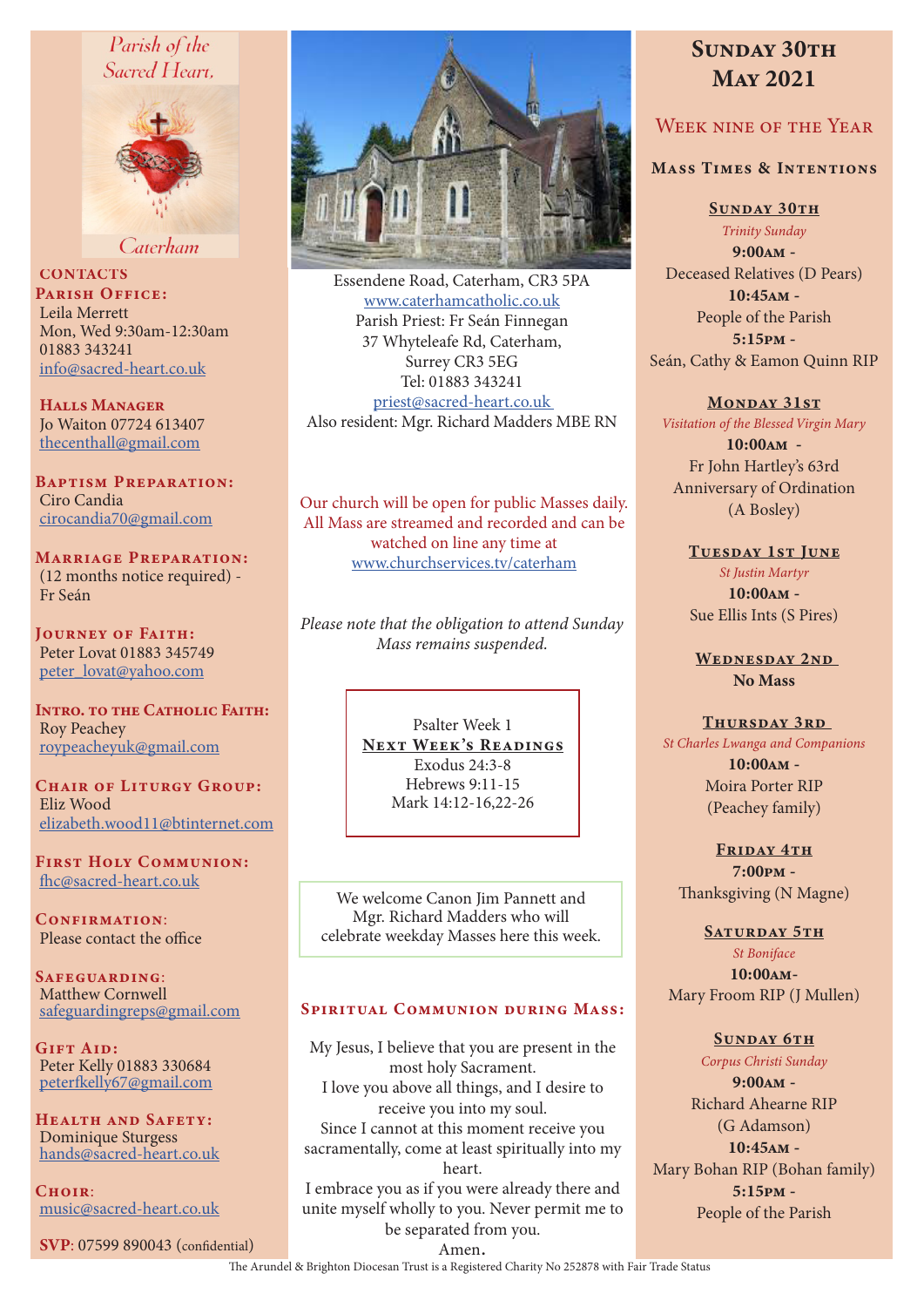Your Prayers are requested for the following people who are ill or housebound: Jimmy Mullen; Eileen, Mel & Rose Lattimore; Bryan Smith; John Gilford; Tabitha Harrison; Joe Kelly; Charmaine Wise; Richard Sowa; Val Williams; Emma Newton; Charley Lunn; Ursula Koh; Fr John Hartley; Maribel Chambers; Patricia Howlett; Reef Albert; Peggy Wheeldon; Liz Leake; Sandra; Pascal Périssat; Holly Osman; Edmond Kelly; Julian Gavin; Emma Cook; Susie; Shirley Clarke; Colin Fields; Mary Power, John Lowrie, Pat Boyle, Breda Sharpe, Malcolm Harmes, Sue Ellis & Jean Joakim.

#### JOURNEY OF FAITH

Join us for a course on reading Scripture, and for a consideration of the next Sunday's readings.<br>Topic: Journey of Faith Time: Wednesday June 2nd, 2 Time: Wednesday June 2nd, 2021 8:00 - 9.00 p.m. Join Zoom Meeting: https://us02web.zoom.us/j/6986253866

The Diocese has asked us to provide a home for a seminarian who will be beginning his studies in September. Obviously in term time he will be living in whichever seminary he will be sent to, but will spend holidays based here.

His name is Dan Lally, 30 years old, and until now he has been running a large leisure centre in Southampton. I know you will make him very welcome.

#### Justice & Peace

Justice and Peace invites you to join our monthly parish Peace Rosary - 'on line'- Friday 4th June 2021 at 7.30pm. Together we will reflect on the Justice Mysteries especially remembering those who 'suffer persecution, oppression and those denied human rights'.

If you wish to join us or receive the service sheet please contact Marion email marioncopley20@gmail.com who will forward you an invitation with log on details.

## Double C Club

To all Double C Members I am hoping to restart the draw in July and I will be contacting members about their membership in the next couple of weeks. I will be resuming the draw from when we stopped last year, so it will be a bumper draw for the next couple of months until we get back to normal. Thank you for your patience, and good luck to all.

#### Plant Sale

Our plant sale held over the past few weeks has raised the magnificent sum of £644.50 so far (there is a bit more to come) which will help our 3 chosen causes. A very big thank you to David & Chris Frith and John & Sandy Baron for their help and support in producing and selling plants, and those who helped us last week after the morning Masses. Without their help, the sale would not have been the success it was. Moyra & Rienzie

#### GIFT AID ANNUAL STATEMENTS

Annual statements of your Gift Aid donations for the tax year 2020/21 have been e-mailed to all donors for whom we have email addresses and who have given their consent. All remaining statements have been printed and posted to arrive by the end of May. If you do not receive yours, please contact the Parish Gift Aid Organiser at peterfkelly67@gmail.com.

Please note that these statements do not include any donations made via the parish MyDona website, nor via our contactless machines. Statements for these donations are emailed to you at the time of donation and need to be retained. Thank you to all Gift Aid donors for your generous support over this last, difficult, year which has yielded more than £12,000 extra to the Parish on top of the donations made.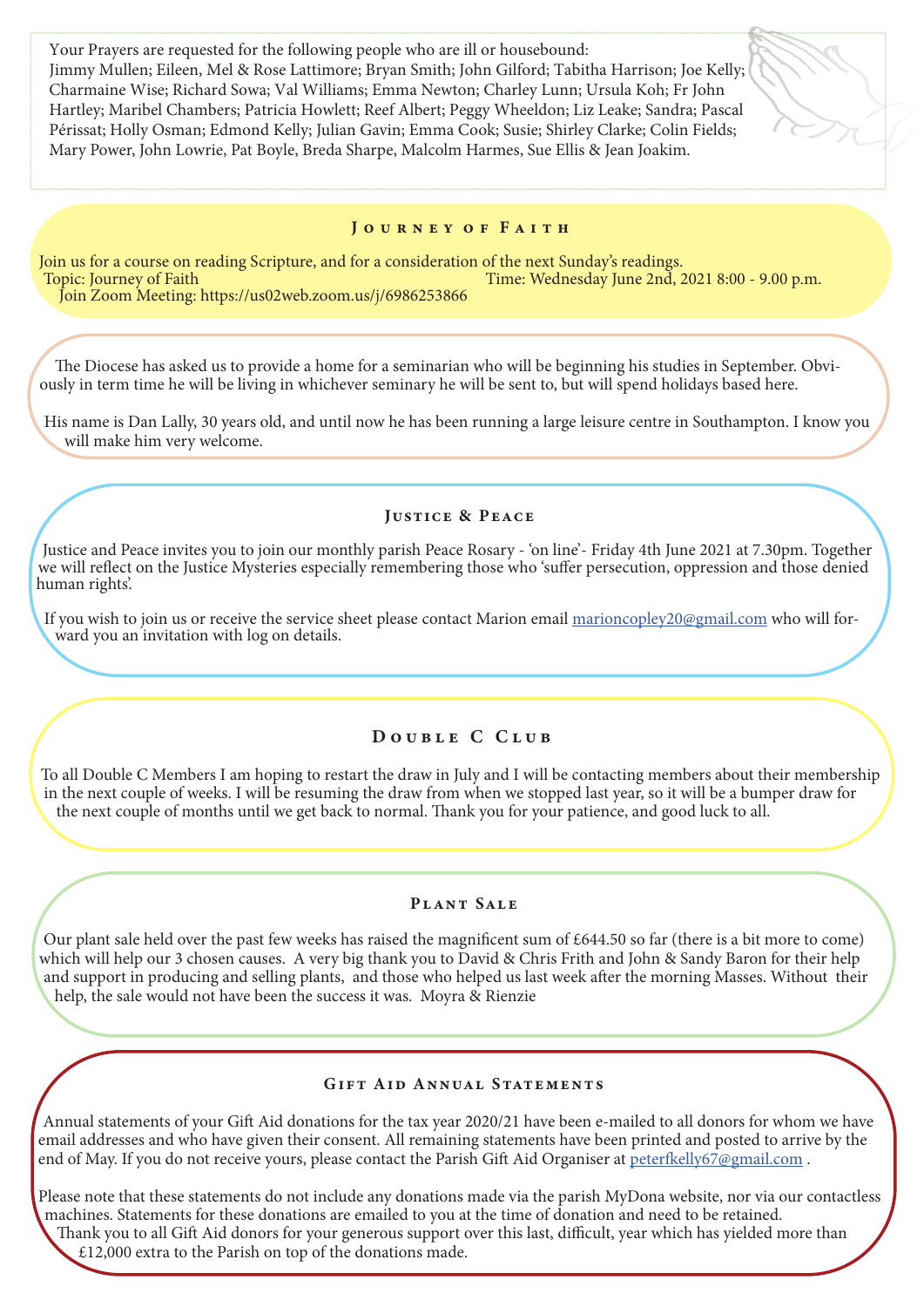## CAFOD - Reclaim our common Home



This year the UK will host the largest gatherings of world leaders ever to take place on British soil: the G7 meeting in Cornwall in June and the UN COP26 climate talks in Glasgow in November.

This is an opportunity for the Prime Minister to push world leaders to show the ambition we need to:

- limit rising global temperatures
- support renewable energy
- eliminate debt owed by lower-income countries.

Please consider participating in two positive actions:-

1. John Paul de Quay is coordinating the East Surrey Constituents in a meeting with MP Claire Coutinho. Please email jp@theecg.org if you would like to join the meeting with Claire. We are currently awaiting a response from her and a date of meeting is yet to be confirmed.

2. With the eyes of the world on the UK, urge the Prime Minister to make sure communities hardest hit by the climate emergency are listened to at COP26. Please sign our petition which can be found here: https://cafod.org.uk/Campaign/Reclaim-our-common-home

For more information including the petition look at Reclaim Our Common Home | CAFOD

## CAFOD

Are you aged 18-30?

CAFOD offers a gap year programme called Step into the Gap.

As part of the 10-month programme, you will be based in either a youth retreat centre, university chaplaincy or a secondary school chaplaincy team gaining new skills, developing as a leader and gaining work experience. Accommodation and travel expenses are included. Full time placements include stipends.

Find out more information including how to apply at www.cafod.org.uk/gapyear

## WEEKLY OFFERING

If you would like to make your weekly offering (though of course there is no obligation or expectation to do so), you are welcome to save it up until you are able to come to Mass, or you may put your envelope through the Parish Office door. Alternatively, you can donate online. This donation page works across browsers, on mobile, desktop and tablet devices. https://portal.mydona.com/assets/webPay/index.php?cid=27

\*\*\*Please note that due to banking changes, our bank can only read cheques made out in BLACK ink.\*\*\*